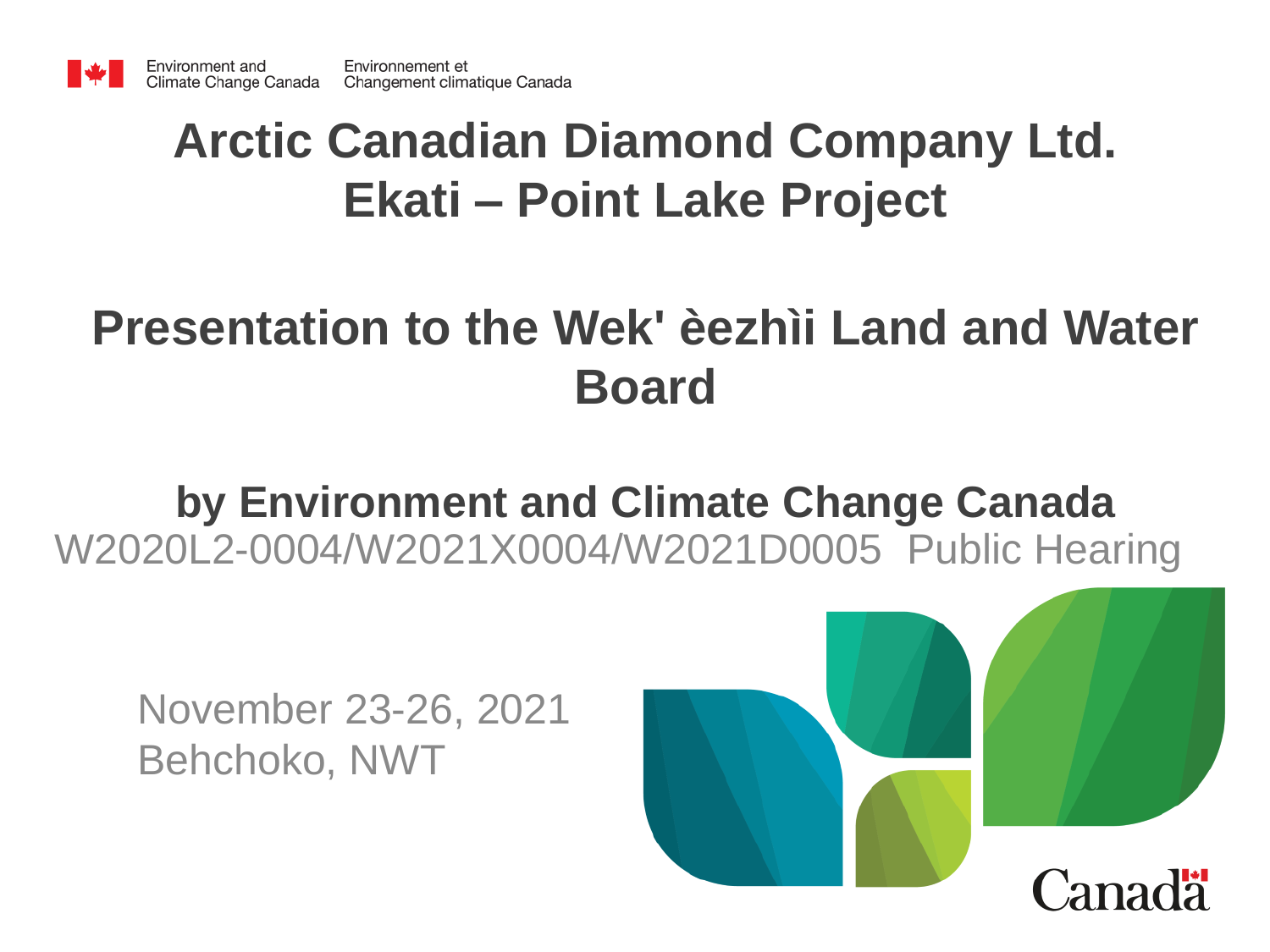# **Overview**

- Mandate
- Relevant acts and regulations
- Status of Environment and Climate Change Canada's concerns
- Outstanding comments and recommendations

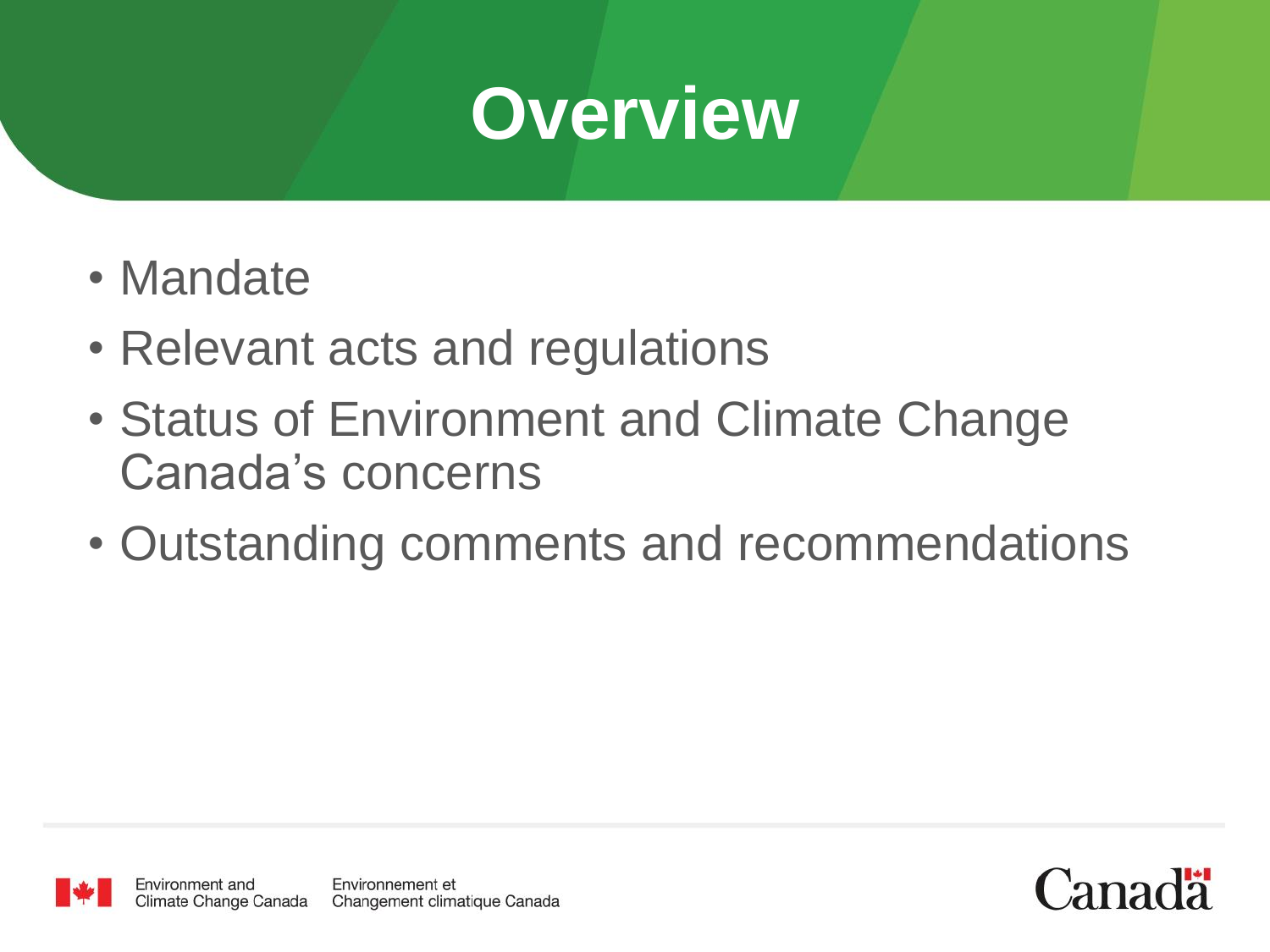# **Environment and Climate Change Canada's Mandate**

- Preservation and enhancement of the quality of the natural environment, including water, air and soil quality:
- Coordination of the relevant policies and programs of the Government of Canada;
- Renewable resources, including migratory birds and other non-domestic flora and fauna
- Meteorology; and
- Enforcement of regulations



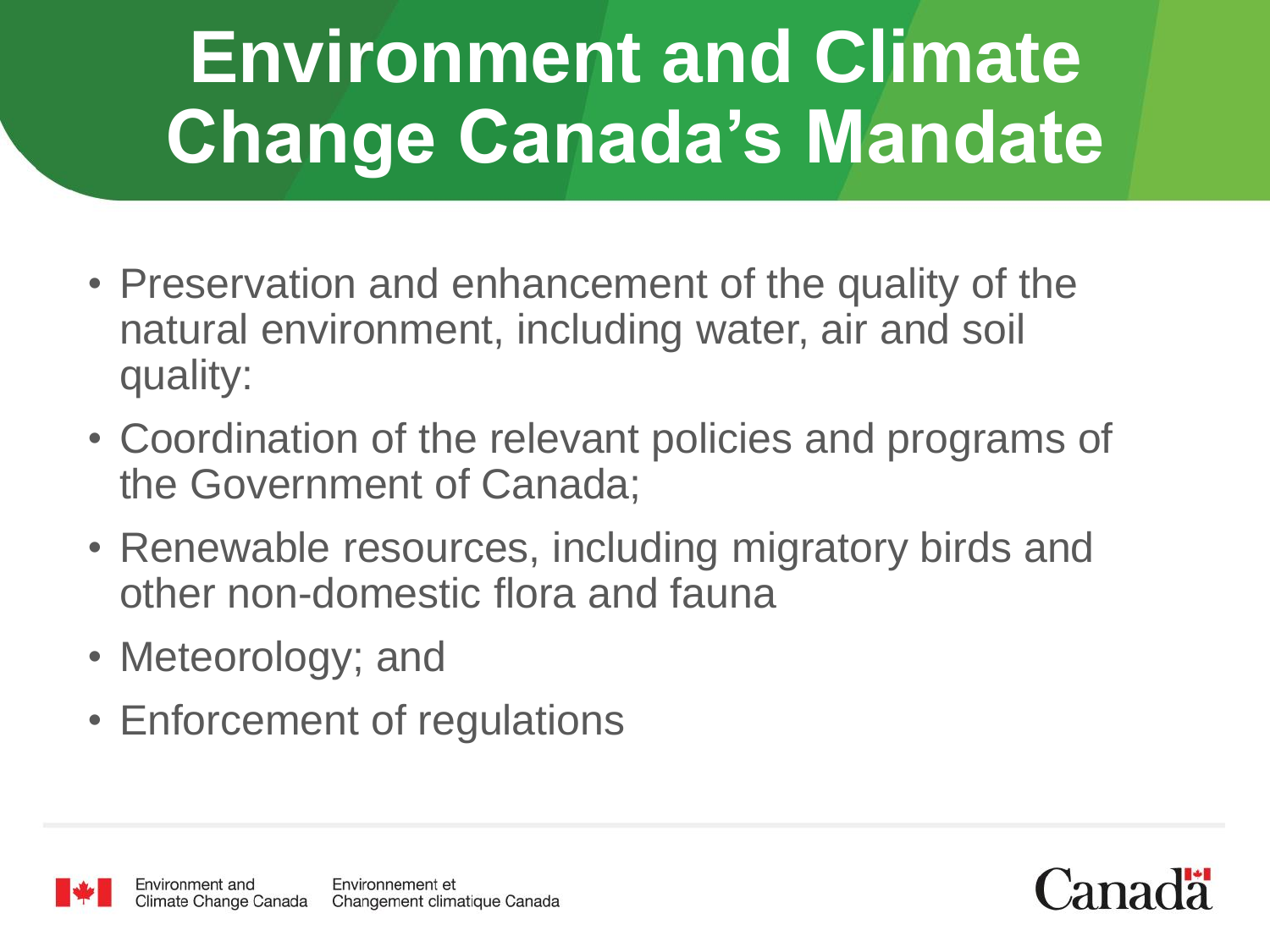# **Relevant acts and regulations**

- *Department of the Environment Act*
- *Canadian Environmental Protection Act*
- *Fisheries Act* Pollution Prevention Provisions
- *Migratory Birds Convention Act*
- *Species at Risk Act*

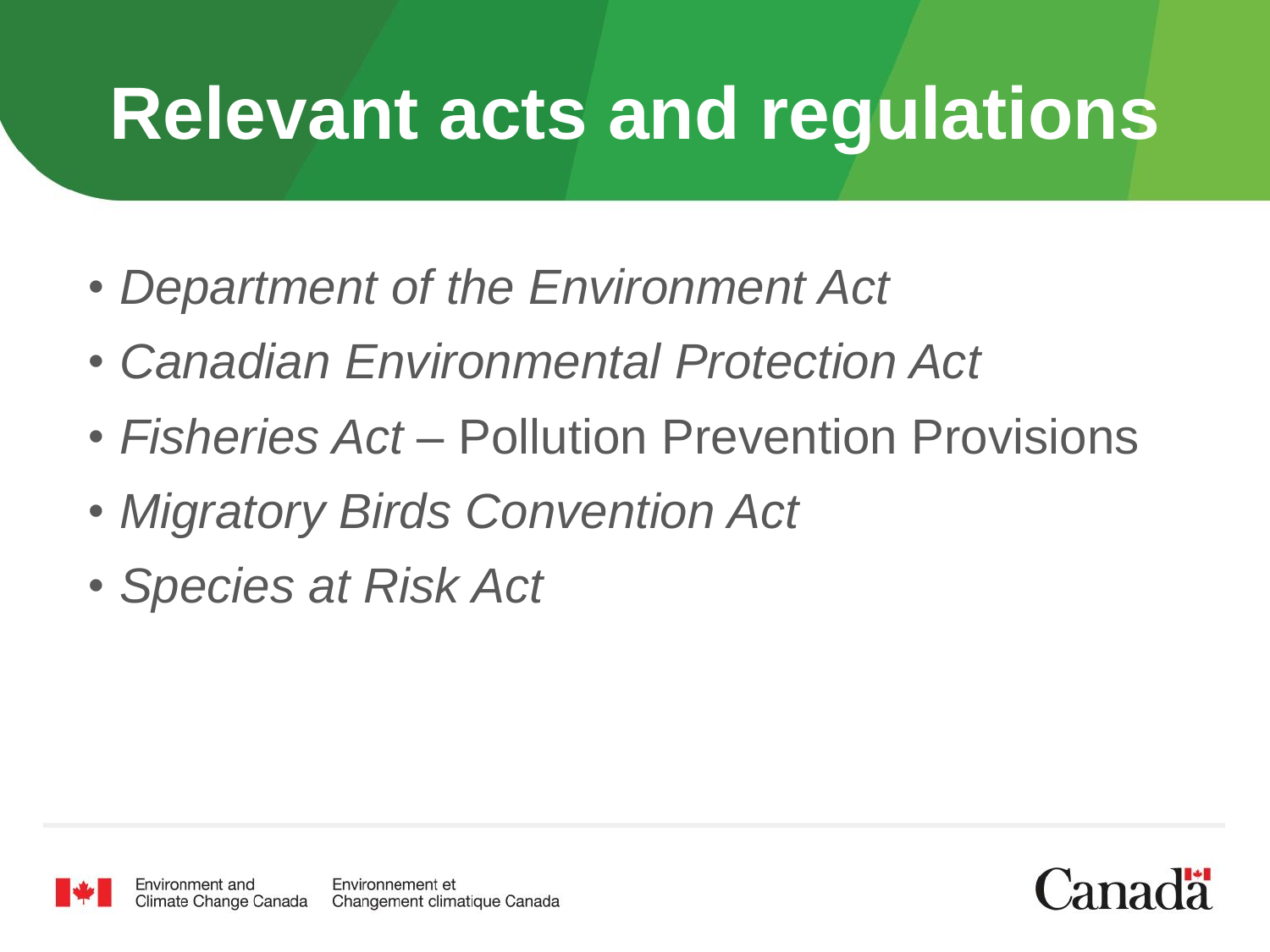### **Confirmation and Exploration Program Type A Water Licence Application**

### **Current status of ECCC Comments**

| <b>Type A Water Licence Application</b> |                                                       |                   |
|-----------------------------------------|-------------------------------------------------------|-------------------|
| ECCC-1                                  | Point Lake Dewatering–Monitoring in Lac du<br>Sauvage | <b>Unresolved</b> |
| ECCC-2                                  | Monitoring of Alexia, Connor, and Thinner<br>Lake     | <b>Unresolved</b> |
| ECCC-3                                  | Seepage/Runoff Uncertainty & Adaptive<br>Management   | <b>Unresolved</b> |
| ECCC-4                                  | Point Lake Project SFE and NAG Leachate               | <b>Unresolved</b> |
| ECCC-5                                  | <b>Short Term NO2 concentrations</b>                  | <b>Unresolved</b> |
| ECCC-6                                  | Fish-Out Plan and Diving Bird By-Catch                | <b>Resolved</b>   |



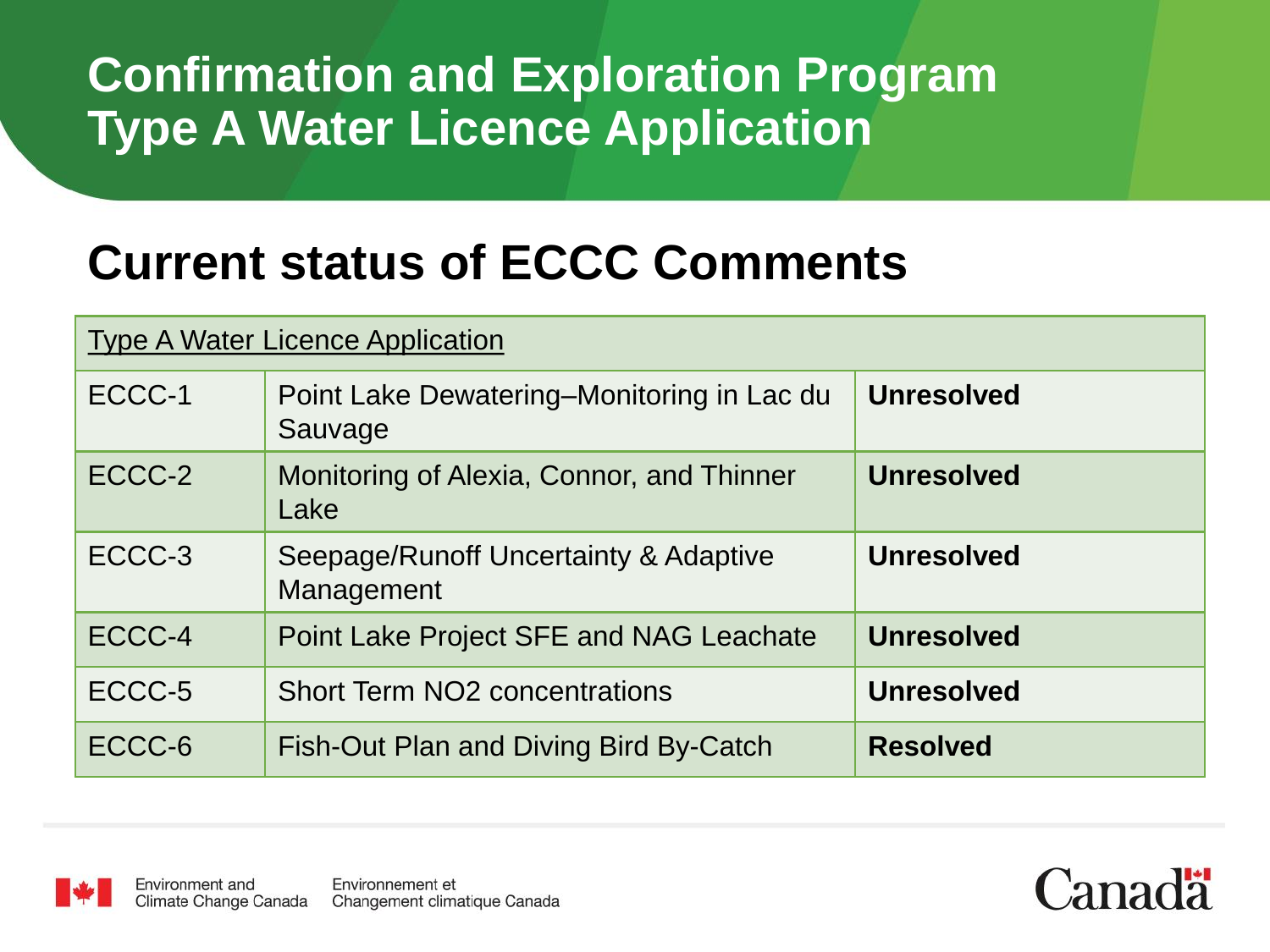# **ECCC-1 Point Lake Dewatering– Monitoring in Lac du Sauvage**

#### **ECCC Recommendation:**

During the dewatering of Point Lake to Lac du Sauvage, ECCC recommends the Proponent conduct field turbidity monitoring along with periodic laboratory TSS analysis within Lac du Sauvage.



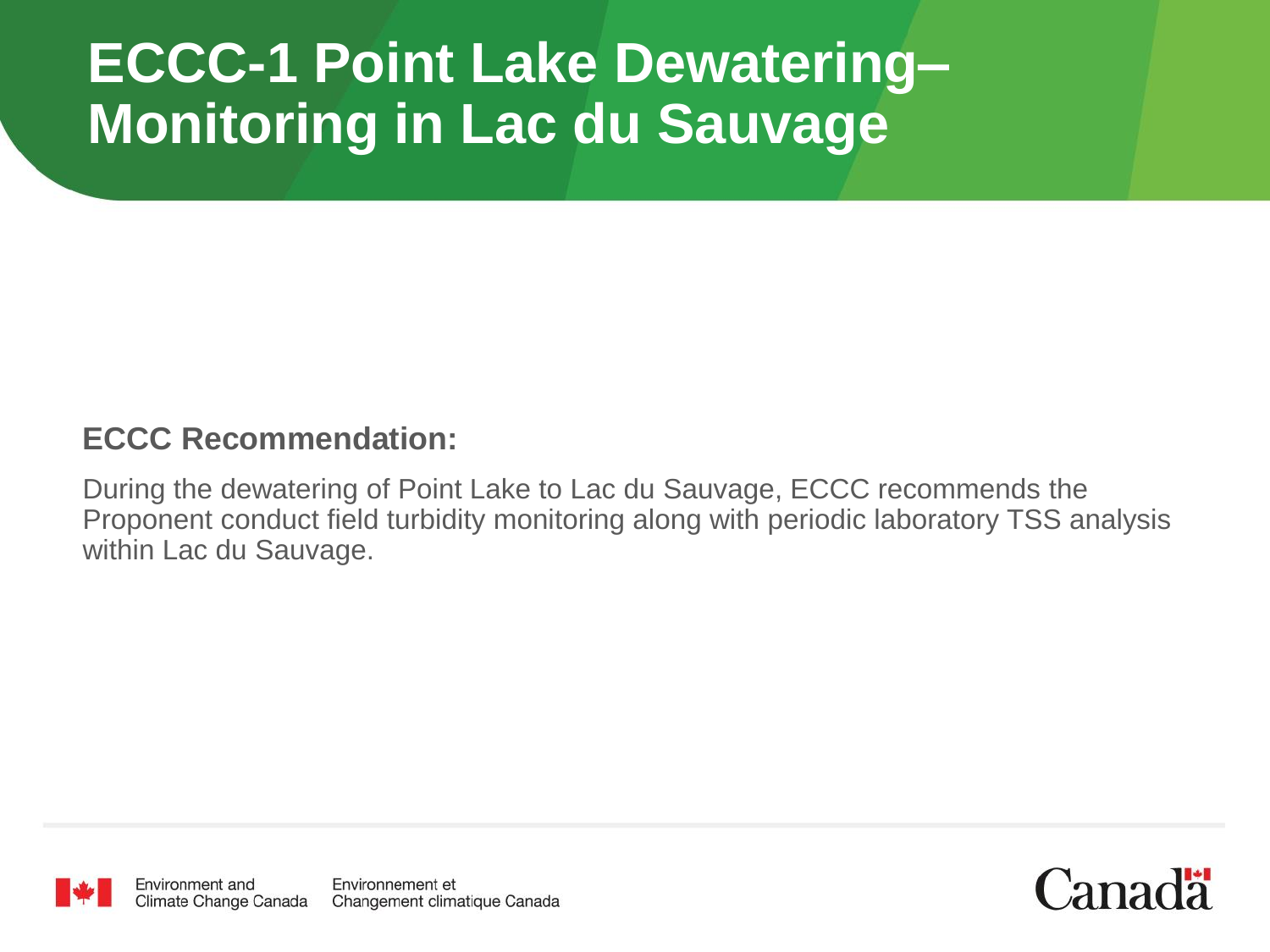## **ECCC-2 Monitoring of Alexia, Connor, and Thinner Lake**

#### **ECCC Recommendation:**

ECCC recommends that Arctic provide additional information on the post-mining monitoring of Alexia, Connor and Thinner Lakes, including how data will inform closure and any required mitigation. Arctic should include specific details on which monitoring program the surveillance of Alexia, Connor and Thinner Lakes will be completed under, given that it is excluded from the SNP as currently proposed.



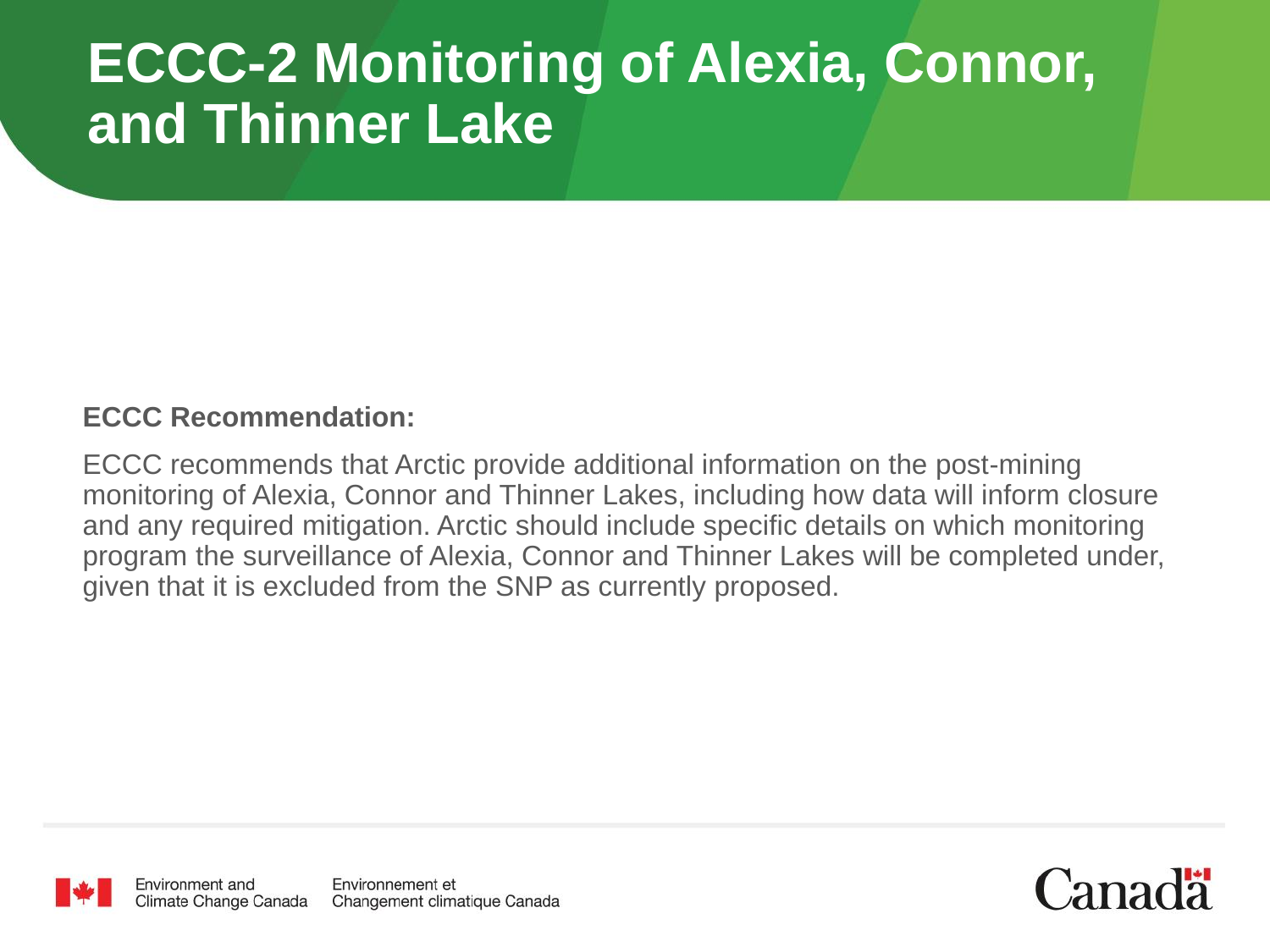## **ECCC-3 Seepage/Runoff Uncertainty & Adaptive Management**

#### **ECCC Recommendation:**

ECCC recommends that Arctic model seepage water quality at closure, and conduct periodic updates of predictions based on seepage monitoring data during operations. Closure criteria should be identified in conjunction with thresholds for management action in the case of poor seepage quality or unexpected observations.



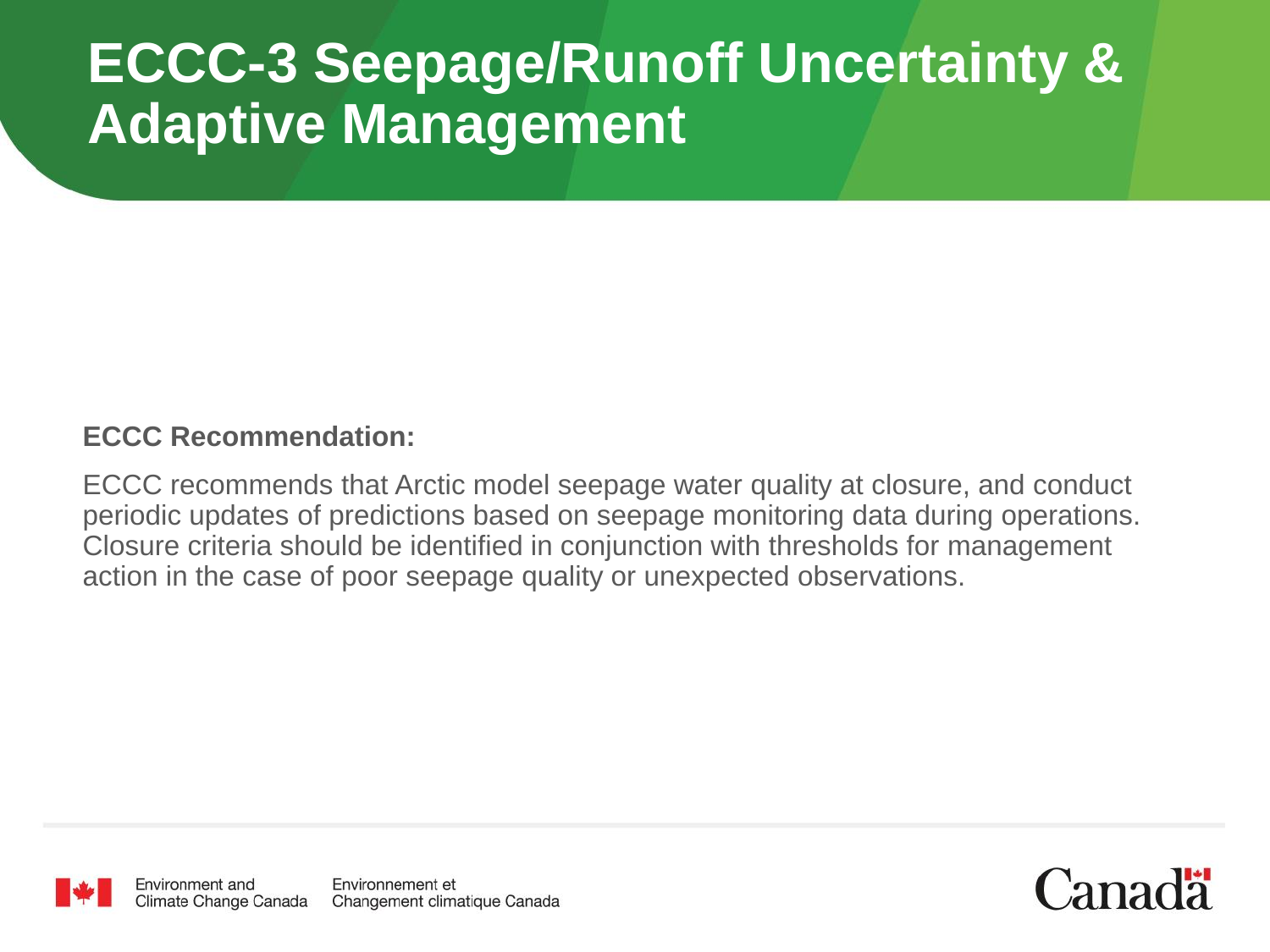## **ECCC-4 Point Lake Project SFE and NAG Leachate**

#### **ECCC Recommendation:**

ECCC recommends the risk management of seepage to ensure there will be no outmigration of contaminants from the Waste Rock Storage Facility.



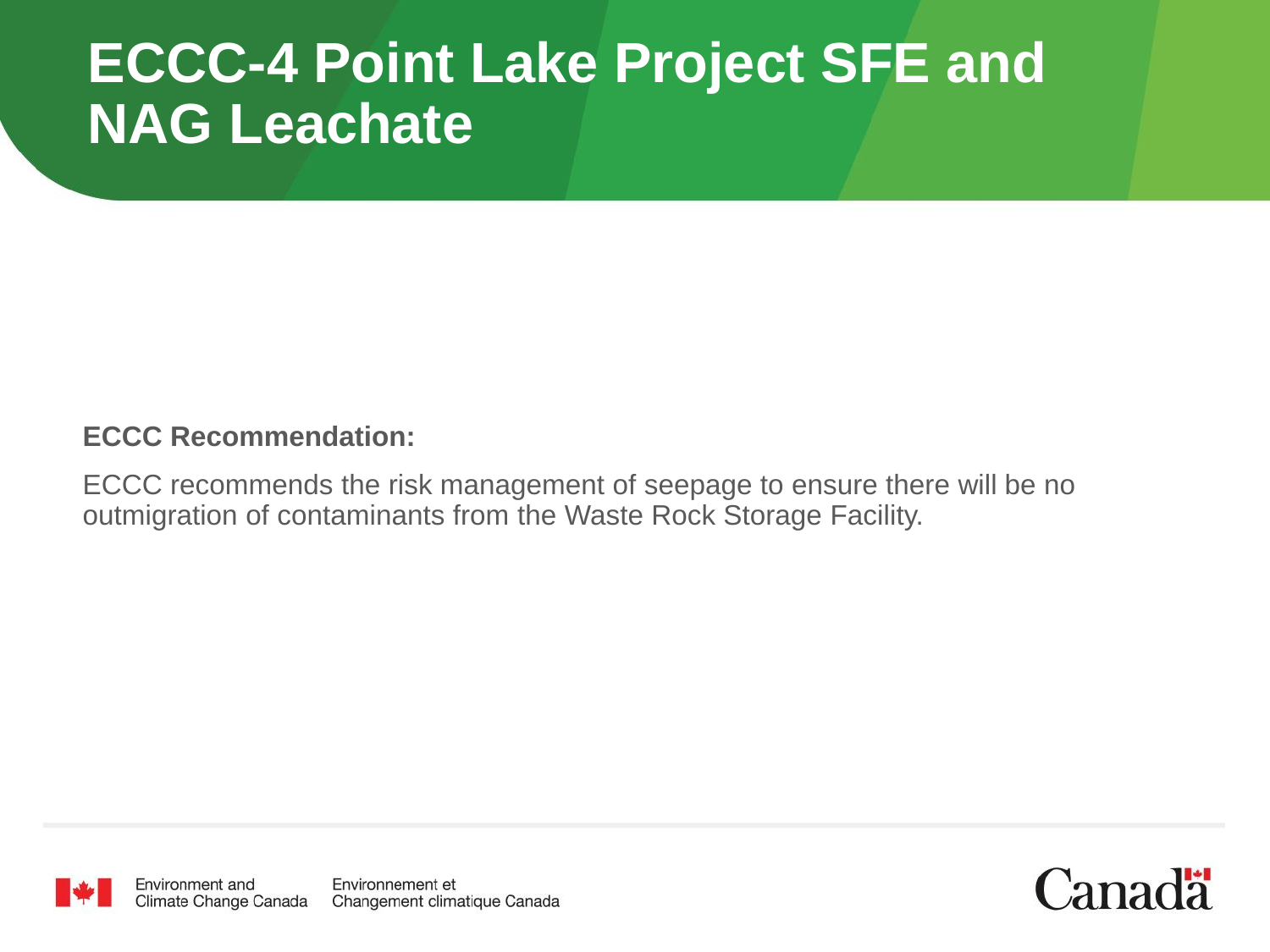## **ECCC-5 Short Term NO2 concentrations**

#### **ECCC Recommendation:**

ECCC recommends the Proponent consider methods for reducing NO2 emissions going forward. ECCC recognizes the requirement for fuel consumption to maintain critical services including heating during the very cold winter months. ECCC recommends the Proponent expedite replacement or upgrading of older equipment with engines that meet Tier 4 standards. With Arctic winters expected to continue gradually warming in the future, the period of time when the winter road is open is anticipated to shrink, resulting in an even larger spike in emissions from supply trucks. ECCC recommends, where feasible, for the Proponent to provide incentives for supply trucks that are equipped with cleaner engines.